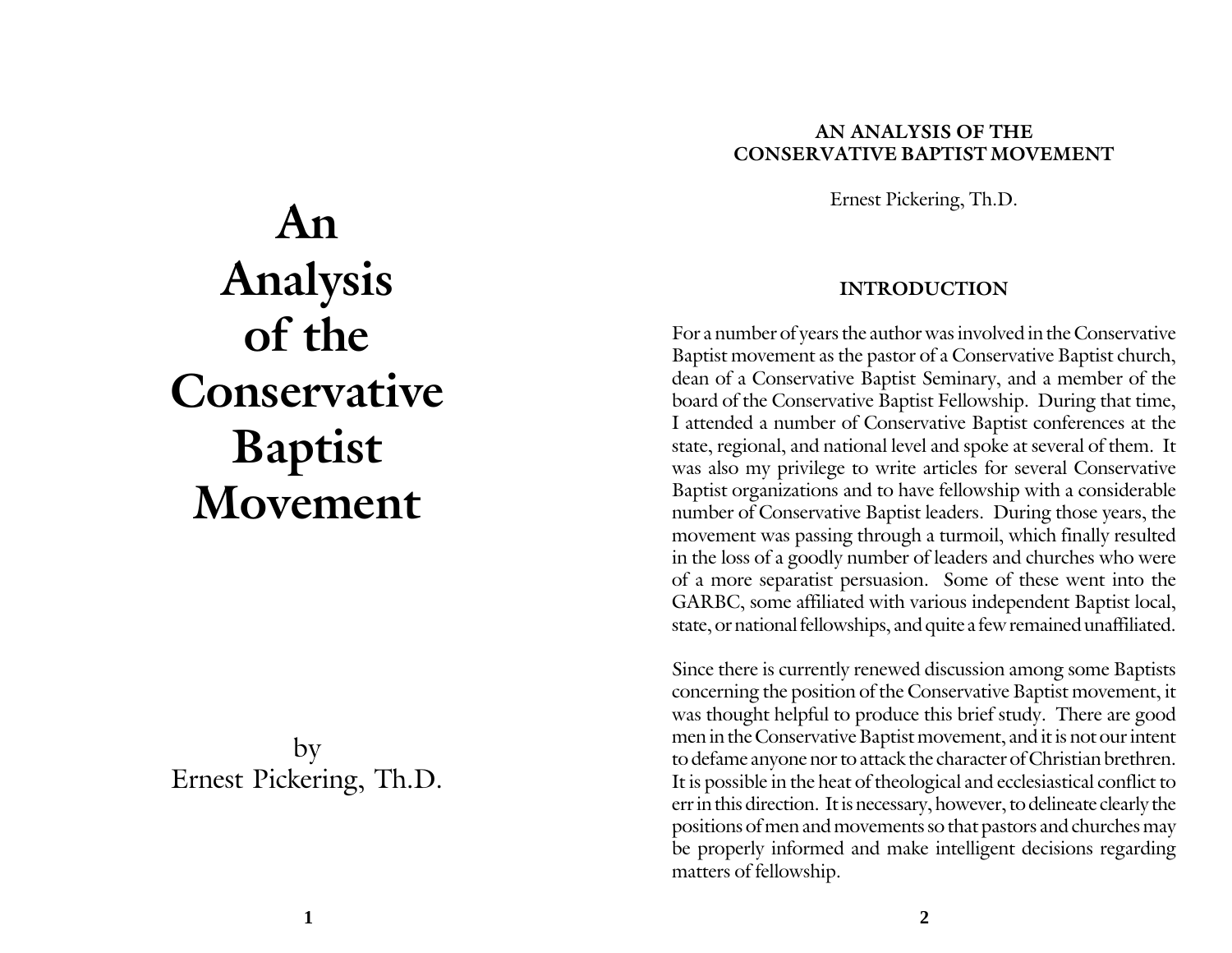#### **THE HISTORICAL BACKGROUND OF THE CONSERVATIVE BAPTIST MOVEMENT**

#### *The Struggle Within the Northern Baptist Convention*

The Conservative Baptist movement has its roots in the old Northern Baptist Convention (later called the "American Baptist Convention" and now named the "American Baptist Churches"). Theological liberalism was ingrained within that body from its very inception since it was the brain-child of Walter Rauschenbusch and others like him, who were far from evangelical. The liberalism began to grow rapidly and manifest itself in the churches, the schools, and the mission agencies. Biblebelievers became alarmed and began to expose and oppose the liberals and their liberalism. Debates raged on the floor of the convention meetings and in the pages of periodicals. The Biblebelievers gradually lost ground, and it became evident that they would not win control of the convention apparatus.

# *The Organization of the Mission Societies*

Bible-believers, frustrated with their attempts to cleanse the American Baptist Foreign Mission Society of its unbelief, organized the "Conservative Foreign Mission Society" in 1943. It was intended to provide a channel through which fundamental churches within the American Baptist Convention could support missionaries. At that time, while there was a protest against the liberalism of the Convention, there was no requirement that the board members of the new society nor its supporters be outside the Convention. From the beginning, it was built upon the concept that matters of affiliation were in the domain of the local church and that no requirements would be made that those officially connected with the society be separated from the Convention.

One Conservative Baptist leader, in commenting on the origins of the movement, wrote thusly:

> The Conservative Baptist movement did not come into being to provide a fellowship for Bible

honoring Baptist churches, as good a cause as this may be. It came into existence for a cause of greater significance than this, a cause far closer to the heart of God . . . the cause of reaching the world with the wondrous story of God's love . . . . When it became evident that this new missionary society would not continue within the framework of the unreformed Northern Baptist Convention, a fellowship of churches was considered desirable and the Conservative Baptist Association of America was organized, but this was forty-two months later (Robert Hubbard, "Issues CBs Face at Detroit," *Conservative Baptist Witness*, March 1962, p. 7).

This statement is instructive because it reveals a mind-set which plagued many of the Conservative Baptist leaders, namely, that the missionary effort was really more important than the association of churches. It was a "cause far closer to the heart of God."

In 1950 the Conservative Baptist Home Mission Society was organized in order to provide a similar channel for home missionary efforts.

## *The Organization of the Conservative Baptist Association of America*

In 1948 the Conservative Baptist Association of America was formed. Under the leadership of Myron Cedarholm, for years its general director, it flourished and grew. Several hundred new churches were planted across the nation. While the Conservative Baptist Association of America had no organizational ties to either of the mission societies, there were historical and sympathetic bonds, and there was some interlocking of board members.

#### **THE CONSERVATIVE BAPTIST VIEWPOINT ON ECCLESIASTICAL SEPARATION**

#### *Varying Positions Among the Early Founders*

The men who helped to form the Conservative Baptist movement had varying convictions regarding separation.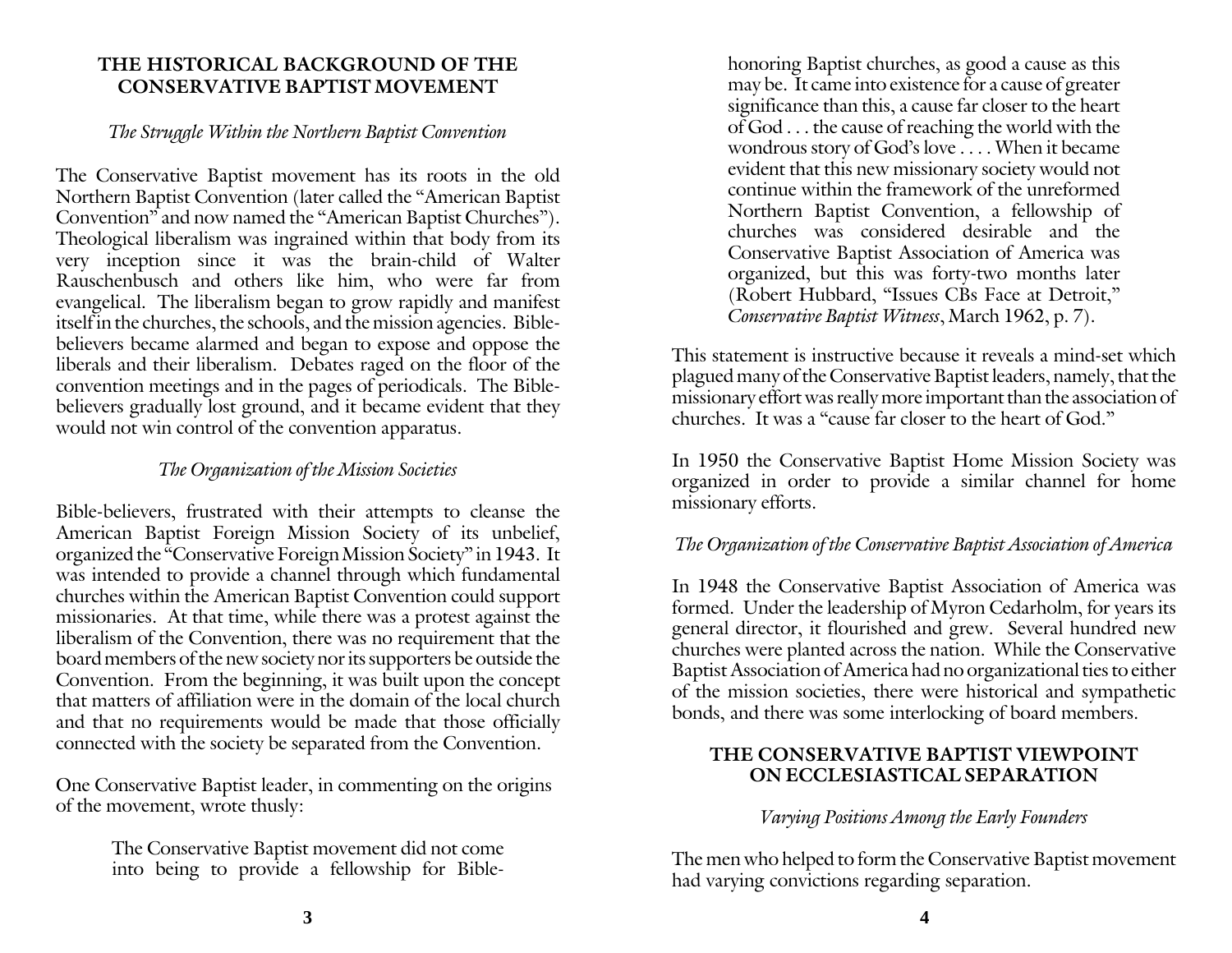- 1. Some were separatist "in spirit and objective" (words taken from the "Portland Manifesto") from the start and eventually became organizationally so. These constitutedwhat was called the "hard core" of the movement during the struggles of the 1960s.
- 2. Some were never separatist at heart but became so organizationally because of pressures from within the Convention, because they wished to obtain a pastorate, or for other circumstantial reasons.
- 3. Some were never separatist at heart and never became so organizationally.

When men of such varying positions help to lay the foundation of a movement, it will naturally reflect some of the weaknesses that are bound to accompany such a broad spectrum of thought. It produced a spirit of tolerance within the movement, which many believe is still residual. It produced a *mood* or *attitude* that continued to allow for a larger theological and ecclesiastical umbrella than many feel is wise or scriptural. From the beginning, leaders within the movement did not agree on the nature or extent of separation. When leaders of the General Association of Regular Baptist Churches and of the Conservative Baptists met in Atlantic City in 1947 to discuss the possibilities of merger, the chairman of the gathering (a Conservative Baptist) read the proposed Conservative Baptist constitution and stated that if that wasn't a separatist document, he had never seen one. A Conservative Baptist leader from the East arose and stated emphatically that this was the first time he knew that it was a separatist movement and, if it was, he wanted no part of it. The General Association of Regular Baptist Church leaders who were present suggested to their Conservative Baptist brethren that perhaps it would be good for them to decide what they were before further progress could be made on discussions of a merger.

#### *The Philosophy of Separation*

From the beginning, Conservative Baptists espoused a different approach to the matter of separation than did, for instance, the founders of the General Association of Regular Baptist Churches. The Conservative Baptist leaders had the idea of coming out of the old convention "with the faith and the furniture," as some put it. For this reason, they espoused what might be called an *en masse* approach to the problem. "We will come out as a movement." It was a kind of "ecclesiastical gradualism" and accounted for the resultant position which was established. Rather than an exodus church by church, they would come out in a group. There were probably several reasons for this approach.

- 1. It would create competition for the American Baptist Convention.
- 2. It would embarrass and harass the American Baptist Convention as much as possible.
- 3. It was calculated to avoid having a small handful to begin with.
- 4. It would make it easier for a church to change affiliation.
- 5. It would save church properties where ownership might be challenged by convention forces.

#### *The Resultant Position*

Conservative Baptists founded a movement which allowed for "dual affiliation," that is, a church could be in the Conservative Baptist Association and also in the American Baptist Convention. The original constitution of the Conservative Baptist Association of America read: "The affiliates of the Association shall consist of: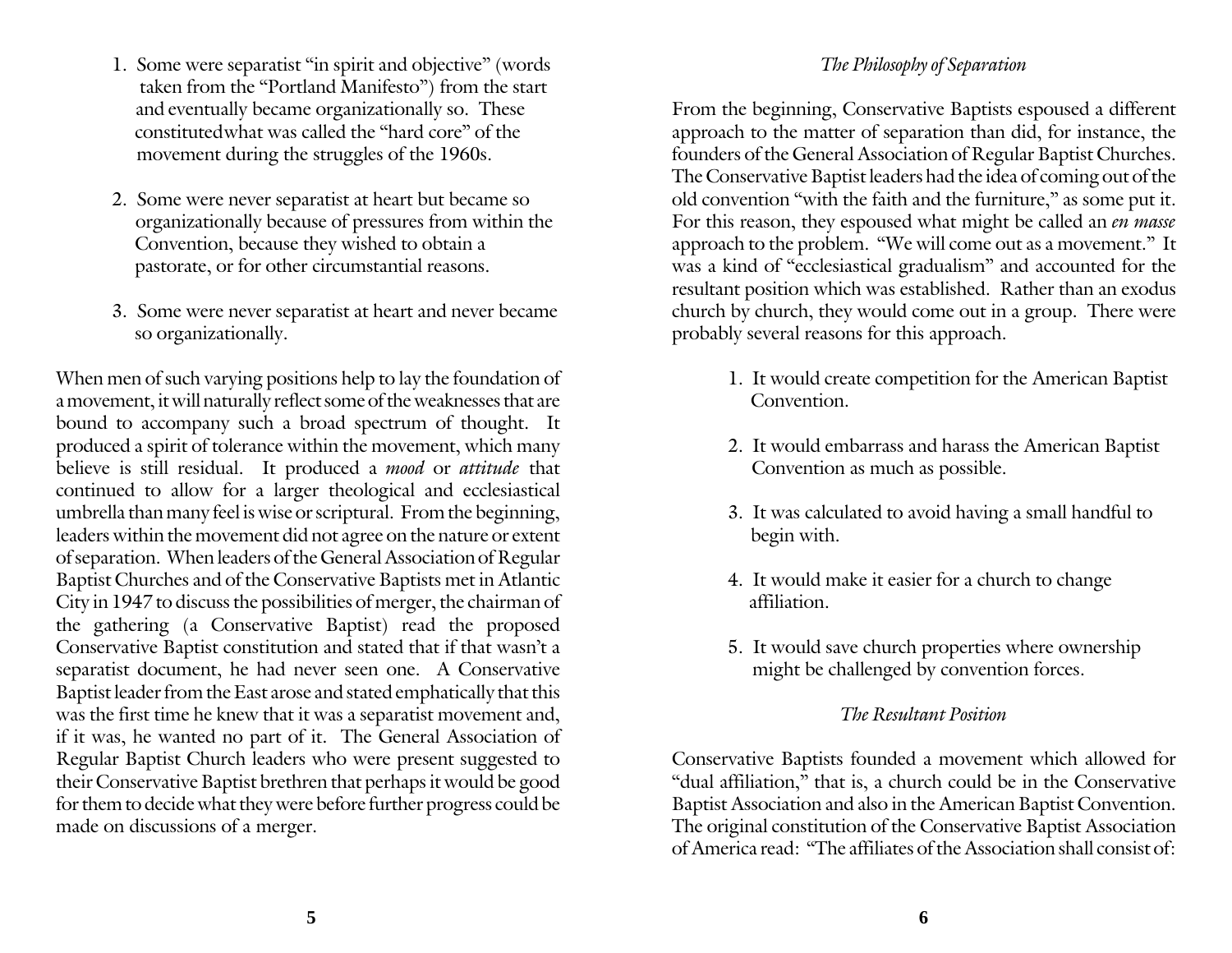(1) Autonomous Baptist churches without regard to other affiliations." Commenting upon this statement and its implications, Shelley, a Conservative Baptist historian, wrote, "... Conservatives were trying to define separation by what one believed rather than by one's affiliations" (Bruce Shelley, *A History of Conservative Baptists*, p. 75).

Another Conservative Baptist leader, in speaking to the position of the movement, noted, "We hold that the principles of separation of our Conservative Baptist movement were formulated basically by doctrine, and that this distinguishes our position on separation from that of other Baptist groups whose separation is formulated largely by affiliation" ("Where We Stand," *Conservative Baptist Witness*, January 1965, p. 7).

There is a gaping hole in the reasoning behind such statements. One's affiliation must be determined by one's doctrine. Doctrine and affiliation (or organizational fellowship) go hand in hand and cannot be divorced from one another. If one believes scriptural truth, one cannot continue to hold hands with those who do not.

Within the old Northern Baptist Convention were two groups that held different views about how to deal with apostasy. They were the Fundamentalist Fellowship (forerunner of the Conservative Baptists), a group much more moderate in their approach to the problem, and the Baptist Bible Union (forerunner of the General Association of Regular Baptist Churches), who were more aggressive and more disposed to attack the problem frontally.

> As we have seen, the differences between the Fundamentalist Fellowship and the Baptist Bible Union were revealed as early as 1923. These differences were not so much in theology (though there were minor differences here) as in attitude toward separation from other Christians. The fact that the churches forming the GARBC separated from the Northern Baptist Convention earlier than

the Conservatives, underscored the fact that they were more militant in their view of separation. This difference revealed early, persisted and was the major reason for the failure of all merger attempts (Shelley, **op. cit.,** p. 54).

Vernon Grounds, longtime president of the Conservative Baptist Seminary of Denver, was originally in the General Association of Regular Baptist Churches and served on the faculty of one of their colleges. He left that movement primarily because he disagreed with its position on separation. In expounding the meaning of the Conservative Baptist Association "dual affiliation" clause, he wrote:

> It means that a church may join the Conservative Baptist Association of America and at the same time belong to the Southern Baptist Convention or the General Baptist Conference or the North American Baptist Convention or even the American Baptist Convention . . . . The CBA trusts the guidance of the Holy Spirit together with the logic of events to show a church when any such membership is no longer tenable. It is built exclusively upon a positive principle. If a particular church accepts the Association's confession of faith, it may join the Association regardless of other affiliation . . . . And, because of this difference in principle, the CBA and the GARBC decided they could not merge into a single organization despite their theological concurrence ("Is God's Word a Nose of Wax?" *Conservative Baptist Witness*, January 1962, p. 4).

Grounds became a chief spokesman within the Conservative Baptist movement for new evangelicalism. When the controversy over that position was raging within the movement back in the 1960s, he inveighed against what he called the "new-style separatists," "who oppose affiliation with the NAE and support of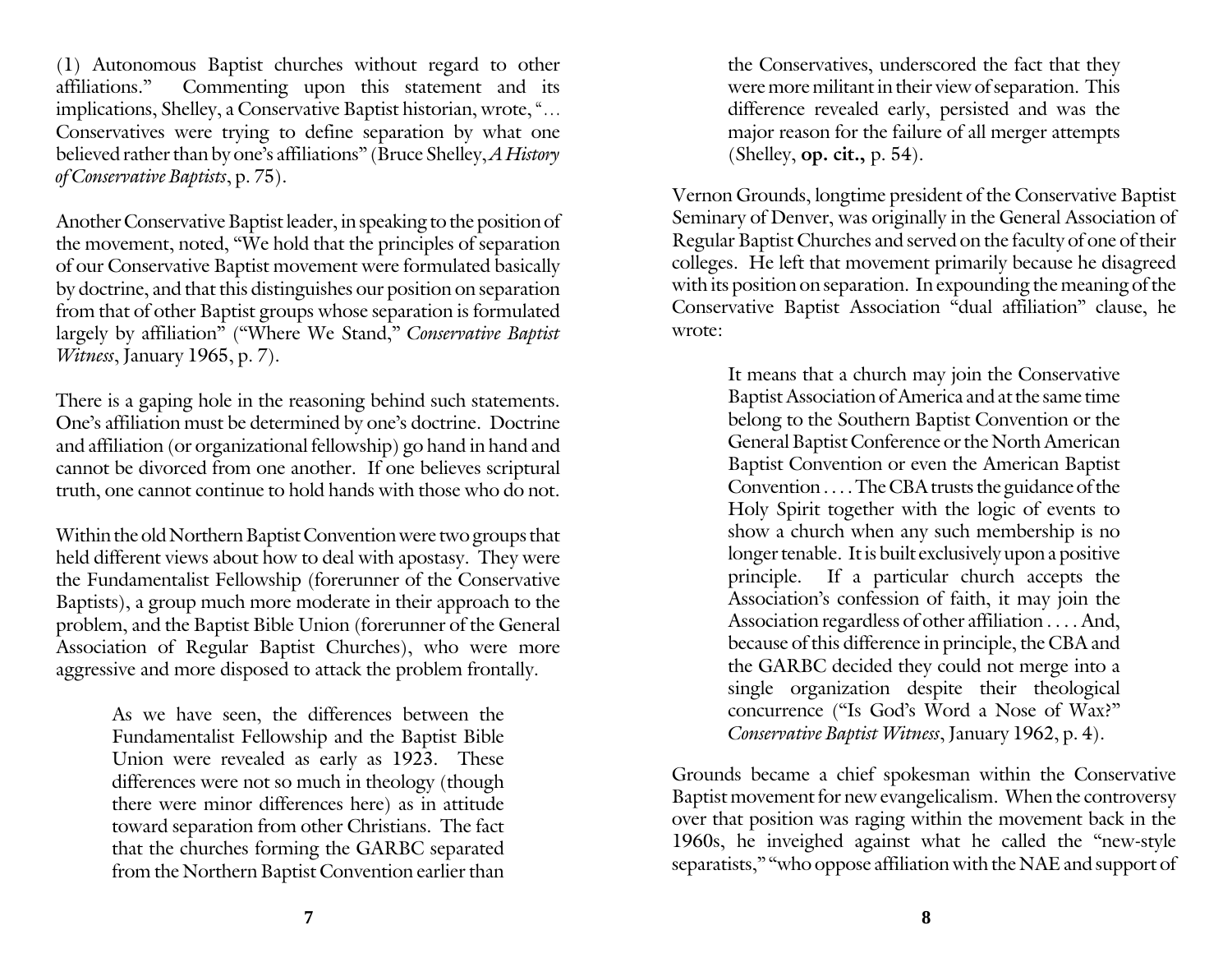such groups as Youth for Christ, Gideons, Christian Businessmen's Committee, etc." He goes on to state that the "newstyle separatist views the Conservative Baptist Theological Seminary of Denver as a 'hot bed' of compromising inclusivists because it opposes the kind of separation demanded by the GARBC" (Grounds, **op. cit.**, p. 4).

### *The Difference Over "Secondary Separation"*

After sitting in as an observer on one of the early meetings of the World Conservative Baptist Mission (now called "Baptist World Mission"), a Conservative Baptist leader wrote an extensive report on his reactions and repudiated the mission and its founders. He wrote:

> In the Augsburger brochure previously quoted he states, "That there has been an ideological difference within the ranks of Conservative Baptists is no secret either to those within or without our movement" . . . . This is the crux of the matter. Early in the Conservative Baptist movement we decided, after long and prayerful deliberation, not to unite organizationally with the GARB brethren. The difference between us is essentially that which has tragically divided evangelicals on the national scale and resulted in two organizations, The American Council of Churches and the National Association of Evangelicals. In all ethical procedure some of our separated brethren should long ago have associated themselves with the GARB. In Dr. Pickering's address before the World Separatist Baptist Mission (Hart's own title) in Atlantic City, he stated that his church could not support Youth for Christ or Inter-Varsity, or other like interdenominational organizations. In this he is consistent with the ACCC position and clearly supports the GARB ideology. The undercurrents of many years within

our CB movement are now better understood as attempts to impose upon it the ideology which was rejected at the beginning as incompatible with the spirit of the CB movement . . . . It is this SECONDARY SEPARATION concept which our separatist brethren have long endeavored to force upon the classic passage in 2 Corinthians 6, which underlies our pathetic disturbance of fellowship and service within our CB responsibility. This secondary separation interpretation separates Christian from Christian rather than the obvious cleavage of Christian from non-Christian, of the temple of God from idols (Edward Hart, "My Personal Observation of the World Conservative Baptist Mission," *Conservative Baptist Witness*, June-July 1963, p. 6).

It is to be noted that the distinction between the Conservative Baptist position and the GARBC position, according to Hart, is not in reference to separation from apostates, but rather in the area of so-called "secondary separation," that separation which removes one from the fellowship of other believers.

## *The NAE Connection*

Certain writers already quoted have referred to some Conservative Baptist ties with the National Association of Evangelicals (NAE). These ties basically come in two areas: (1) the affiliation of some Conservative Baptist churches with the NAE and/or its local affiliates and (2) the inclusion of both Conservative Baptist mission agencies in the Evangelical Foreign Missions Association. No Conservative Baptist church is required to be in affiliation with the NAE, but, as we have mentioned, a goodly number are. The director of the Conservative Baptist Association of America has declared that the CBA has a larger percentage of churches in affiliation with the NAE than any other denomination. While some individual churches do not affirm the position of the NAE by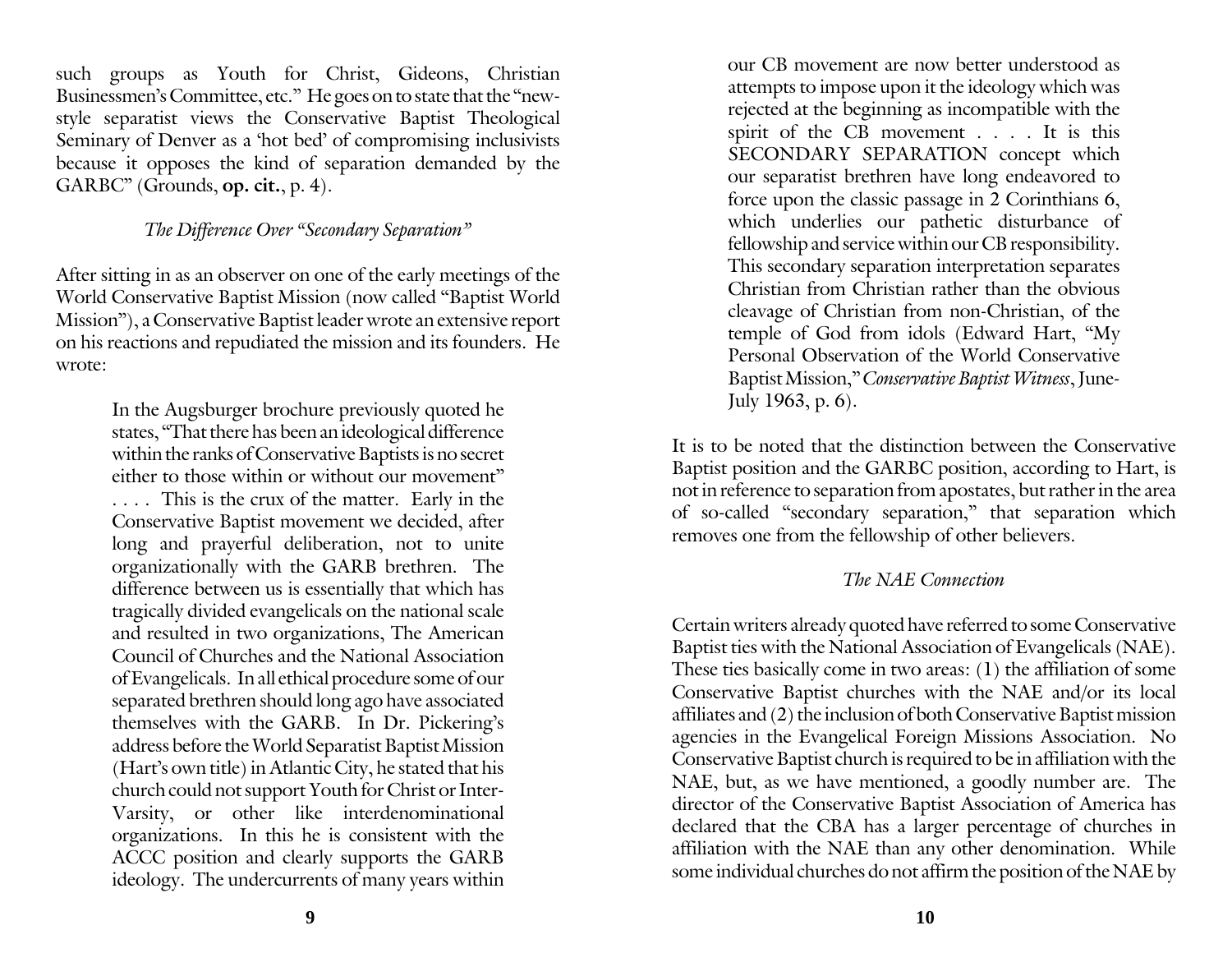actual membership in it, they do approve its general philosophy by their affiliation with the CB movement, which certainly has a strong affinity with the NAE.

What is the NAE? It is an interdenominational organization composed of many churches, organizations, and individuals that provides certain services, publishes a paper, and holds an annual convention, which features preaching, workshops, and interaction. It has a very minimal evangelical doctrinal basis. Its numerical strength traditionally has been drawn from holiness and Pentecostal groups such as the Assemblies of God and the Free Methodists. It allows those to participate who are in the apostate denominations, as long as they can subscribe to the doctrinal position of the NAE.

The Evangelical Foreign Missions Association (EFMA) is closely tied to the NAE, being one of the officially-related organizations. There are many missions of varying doctrinal persuasions who belong to this group. Among them are Assemblies of God, Christian and Missionary Alliance, Evangelical Free Church, Free Methodist Church, Pentecostal Holiness Church, World Vision, and Youth for Christ International. While, as has been stated, Conservative Baptists are not forced to participate, the cause of the NAE has certainly been promoted among their ranks. In an official position statement, the writer declared:

"As a matter of fact, we commend support of the National Association of Evangelicals—to which we are already deeply indebted for our status in the armed forces chaplaincy program—as a superb means of manifesting outwardly the inner spiritual unity which is the result of our Savior's prayer, 'that they all might be one"" ("Where We Stand," *Conservative Baptist Witness*, January 1965, p. 7).

The broad position of the NAE is evident when one ponders the remarks of NAE President John White given in Columbus, Ohio, in March of 1989.

Though we stress a carefully defined theological a priori, we must stress our amazing breadth and openness. We encompass Pentecostal, Baptist, Wesleyan, Anabaptist, Reformed and Presbyterian traditions. The massive renewal movements within Presbyterian, Reformed, Lutheran, Methodist, and the United Church groups are committed to a biblically conservative ideology. Can we refrain from reaction to the NCC, and from being predominantly representatives of non-mainline churches and embrace these people as brothers and sisters? Are we prepared to make aggressive advances toward them and in new, creative ways bring them into the NAE? ("White Outlines NAE's Driving Force and Central Passion," *United Evangelical Action*, July-August 1989, p. 13).

One of the biggest objections to the NAE position on the part of separatists has been their tolerance of affiliation with apostate groups such as the National Council of Churches. An official of the NAE explains their viewpoint:

> Evangelicals within the mainline denominations have participated in the work and ministry of the National Association of Evangelicals (NAE) since its beginnings . . . . Most of the mainline denominations had cast their lot with the National Council of Churches (NCC) at the time of NAE's founding . . . . NAE has frequently been accused of compromise simply because we welcomed local churches that were solidly evangelical, but members of a denomination that held membership in the NCC (Billy Melvin, "A Plea for All Evangelicals," *United Evangelical Action*, November-December 1985, p. 18).

To summarize, we note that: (1) a goodly number of Conservative Baptist churches are involved with the NAE; (2) both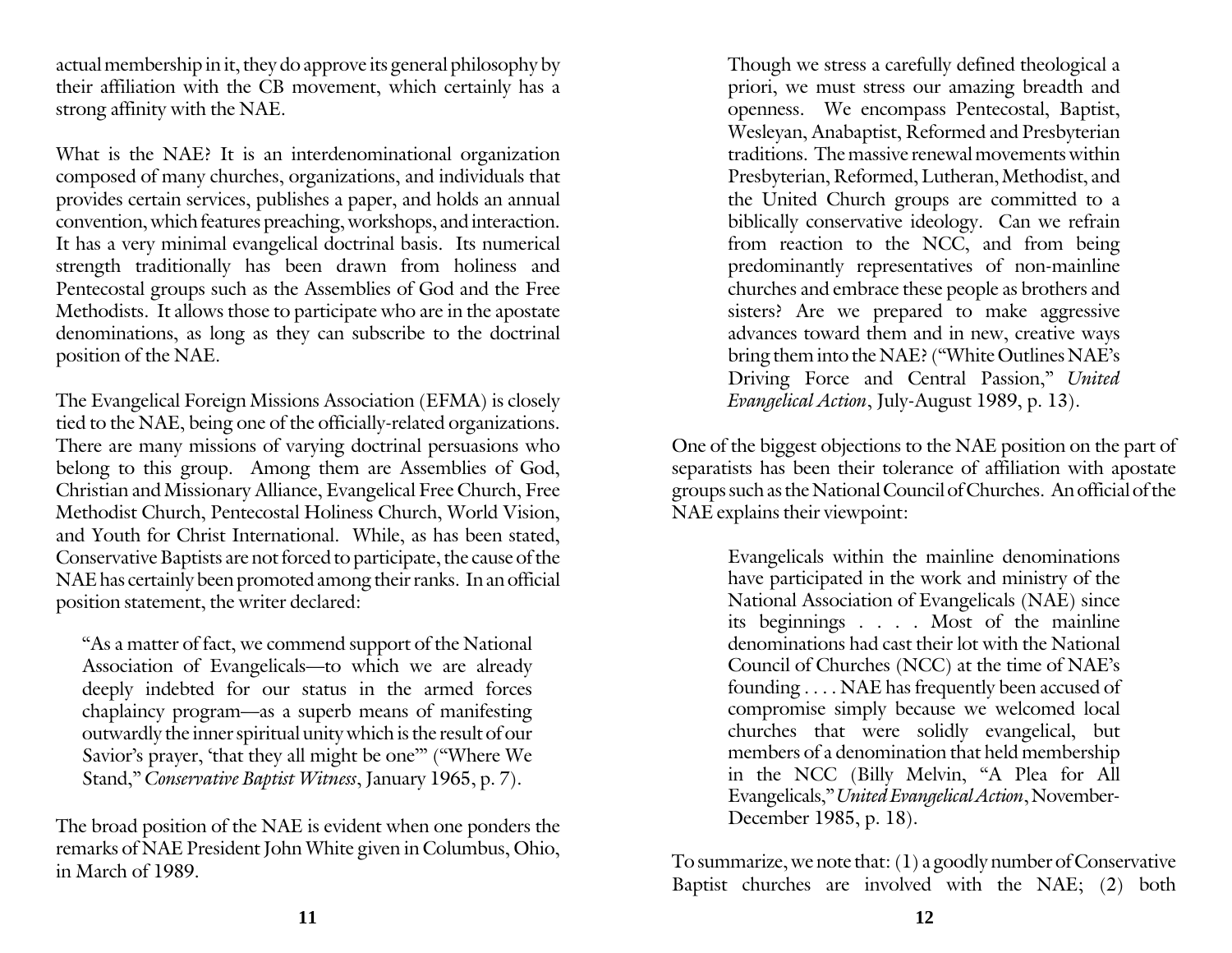Conservative Baptist mission agencies are members of the EFMA, which is a part of the NAE movement; and (3) important Conservative Baptist leaders have and do commend the position and work of the NAE. Robert Dugan, longtime leader in the Conservative Baptist movement, is now the director of the NAE Office of Public Affairs and was a featured speaker at the 1985 Conservative Baptist annual meeting. Many NAE members promote theological dialogue with apostates. David Wells, a professor at Gordon-Conwell Theological Seminary, asked, "Should we dialogue with Catholics? Yes, I believe we should" (*United Evangelical Action*, March-April 1987, p. 9). He says that, in his opinion, such dialogues are "truly important for evangelicalism."

The broad position of the Conservative Baptists is reflected in the speakers they use from time to time in their annual meetings. The following are examples of speakers used at Conservative Baptist annual conferences:

1974 in St. Paul—Dr. W. A. Criswell, Southern Baptist leader

1975 in Tucson—Dr. Jess Moody, prominent Southern Baptist pastor

1978—Mrs. Hudson Armerding, wife of the president of Wheaton College, who spoke to the women's luncheon

1980 in Portland, Maine—Dr. Myron Augsburger, president of Eastern Mennonite College and Seminary

1982 at Northwestern College in Roseville, Minnesota—Dr. David Hocking, Grace Brethren pastor at the time; Dr. Ray Ortlund, pastor of Mariner Church in Newport Beach, California; Dr. Gordon MacDonald, pastor of Grace Chapel in Lexington, Massachusetts; and Dr. Joseph Aldrich, president of Multnomah in Portland, Oregon

1983—Dr. Richard Chase, president of Wheaton College

1986 in Fort Collins, Colorado—Dr. Luis Palau, ecumenical evangelist

#### **ESCHATOLOGICAL DIFFERENCES**

Conservative Baptists are not united in their views of eschatology. While the movement as a whole is premillennial, a continuing controversy raged for years over whether or not to actually amend the doctrinal statements of the mission societies in order to insert the word "premillennial." The author was present during many of the debates on this question. Various specious arguments were put forward by opponents of such an action. We cannot take time in this paper to recount all of those, but the fact that the matter was debated and the change resisted is significant. At the time, Dr. Richard Weeks authored a very fine paper analyzing the entire debate ("Conservative Baptists and the Doctrine of the Church in Our Premillennial Crisis," published by the Conservative Baptist Fellowship).

The Eastern Regional of the Conservative Baptist Association of America (from which much of the opposition arose) rejected any insertion of a premillennial confession in the doctrinal statements of the mission societies "because unity in the interpretations of the term 'premillennial' does not appear to be probable in the light of the historic Baptist position . . . . We are recognizing the differences that exist among our brethren . . . "(Shelley, **op. cit.**, p. 81). Included in a position paper presented at the Chicago Area Conservative Baptist Koinonia was this statement:

The fathers of the Conservative Baptist movement carefully drew up a doctrinal statement, now signed yearly by all voting constituents . . . . It was not, however, a definitely premillennial statement . . . . Thus it is obvious that they did not consider the doctrine of the premillennial return of Christ crucial enough to be a test of fellowship. We believe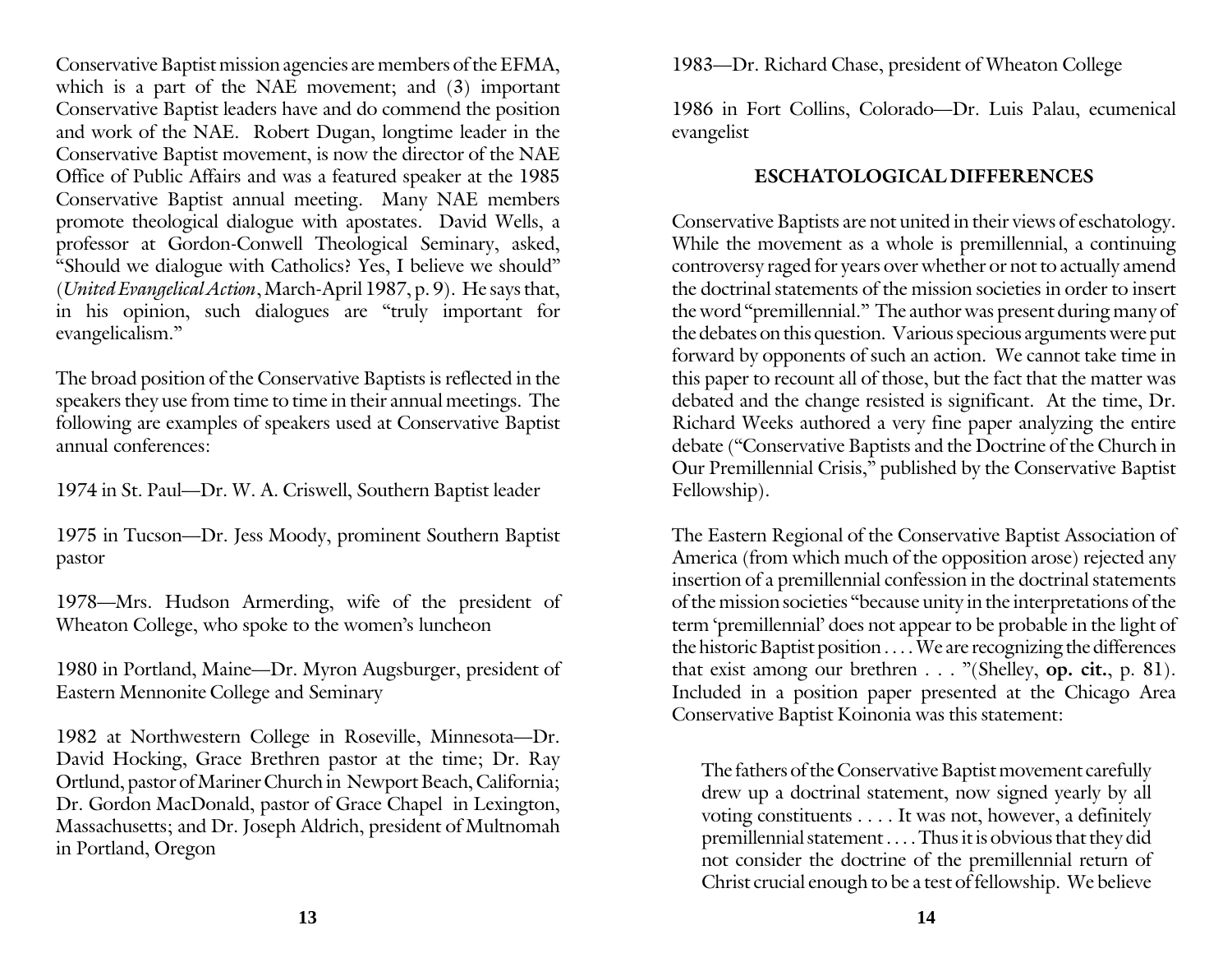Conservative Baptists have taken no official position regarding the pretribulation question. Various views of this are found within the Conservative Baptist movement. It was admitted by one of their leaders that there are differences and that these should remain. that this is sound baptistic reasoning . . . ("Where We Stand," *Conservative Baptist Witness*, January 1965, p. 6).

Lastly, we are accused in the area of Eschatology of "disparaging an important doctrine in order to maintain an outward unity." The reference here concerns the pretribulation rapture of the church . . . . There can be no question whatever of the pre-millennial position of Conservative Baptists . . . . Baptists have never made details of eschatology a test of fellowship . . . . I . . . rejoice in our definitive position as Conservative Baptists who proclaim Christ's premillennial return. Beyond this we dare not imperil our spiritual heritage in Christ among Conservative Baptists (Edward Hart, "My Personal Observations of the World Conservative Baptist Mission," *Conservative Baptist Witness*, June-July 1963, p. 7).

At the annual meetings in Boston (1960), a premillennial clause was inserted in the Constitution of the CBFMS but not in the doctrinal statement. It was included rather in the declaration of purpose. Later CBHMS took a similar action.

There remains within the Conservative Baptist movement men who are pretribulational in their convictions and men who are post-tribulational as well. Particularly at the Denver Seminary the post-tribulation position has been well represented.

## **INTERDENOMINATIONALISM**

Conservative Baptists have always had a liberal dose of interdenominational thinking within their ranks. Most of the interdenominational agencies, schools, and programs that many of them promote would certainly not be viewed as separatist in

conviction. This author recalls his dismay at viewing the prolific assemblage of interdenominational exhibits at the annual Conservative Baptist conferences.

Shelley, the Conservative Baptist historian cited earlier, has perceptive comments on this aspect of the Conservative Baptist movement. He notes that the Conservatives

. . . show first, the marks of their Baptist past . . . . They assented to the cluster of historic Baptist beliefs . . . . Conservative Baptists also reveal the marks of the fundamentalist movement. Sharing many of the values of fundamentalism, they gravitated toward extra-church ministries approved by moderate fundamentalists: Youth for Christ, Inter-Varsity Christian Fellowship, Billy Graham Crusades and a host of other agencies and endeavors (Shelley, **op. cit.**, p. 2).

In discussing further the development of the Conservative Baptists, he says, "Thus their hybrid character remained: part Baptist, part fundamentalist-evangelical" (Shelley, **op. cit.**, p. 120). "In short, Conservative Baptists are a hybrid of denominational values and interdenominational ones" (Shelley, **op. cit.**, p. 3).

In a more recent evaluation of the Conservative Baptist movement, the same author makes some penetrating observations. As a professor of church history at the Denver Conservative Baptist Seminary for many years, he would be well-qualified to give such insights.

In my book *A History of Conservative Baptists*, I have argued that the movement is a hybrid organism. It combines elements of Baptist life with elements from fundamentalism. My personal conviction is that the Baptist character is waning and the fundamentalistevangelical (interdenominational) character is growing. I see this in the so-called elder question, in the sources of candidates for the ministry, in the tendency to drop the name *Baptist* in churches, and in a host of other ways.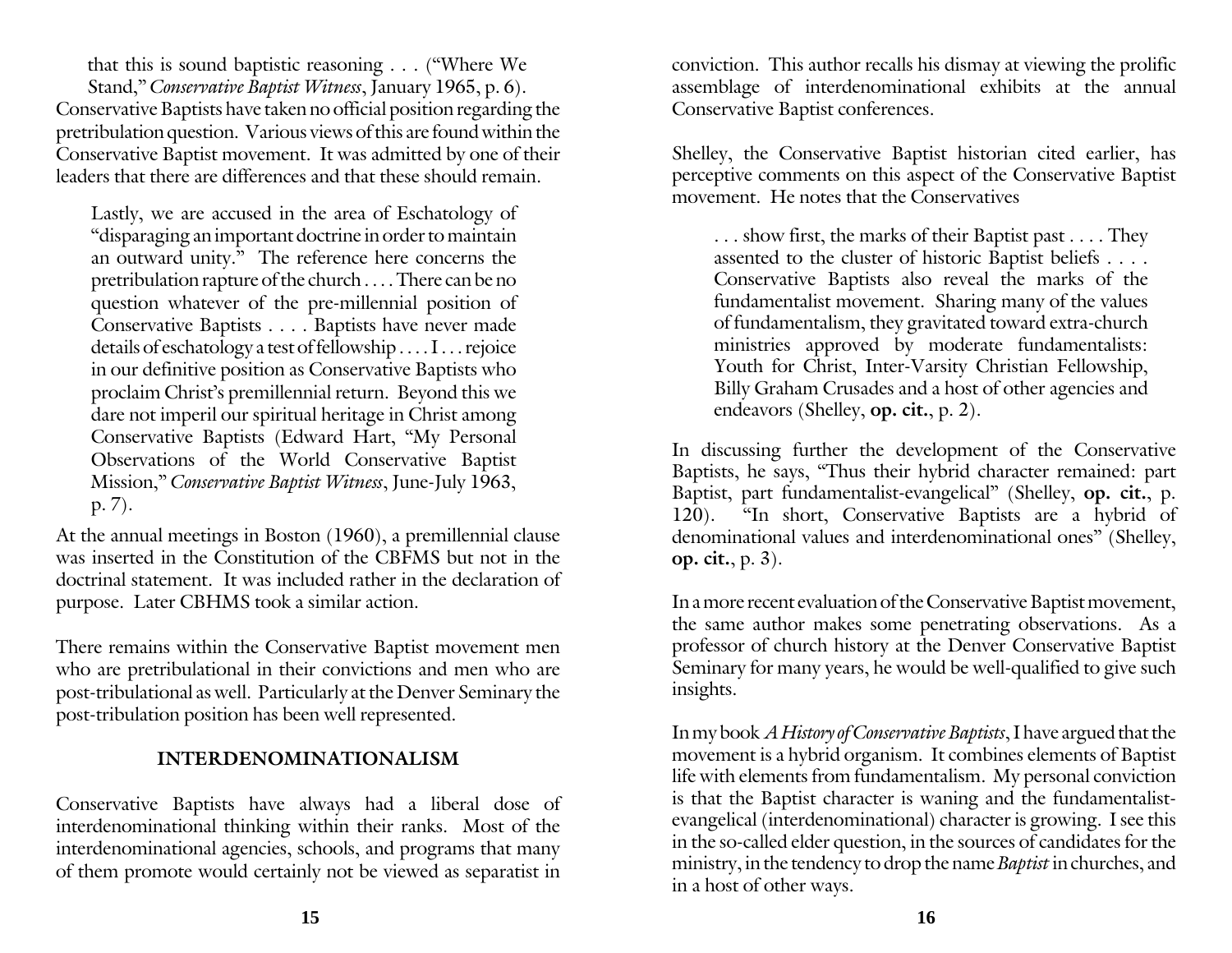The reasons for this increasing interdenominational character are not hard to find . . . . Conservative Baptists have no significant relationship with other Baptists . . . . Yet, at the same time, interdenominational publishing houses provide Sunday school literature for their churches, interdenominational magazines go to their homes, interdenominational superstars hold their interest (Bruce Shelley, "The Fruit of a Fundamentalist Fellowship," *Conservative Baptist*, Fall 1982, p. 9).

### **NEW EVANGELICALISM**

A good many years ago a movement arose which was identified by Harold Ockenga, one of its founders, as the "new evangelicalism." It has many facets which have been outlined in my book *Biblical Separation*, as well as in many other books and periodicals. The Conservative Baptist movement was permeated years ago by this philosophy, which stemmed mainly from the Denver Seminary while Dr. Vernon Grounds was its president. He was the author of many study papers, articles, and books expounding this approach in one way or another. Years ago when the Conservative Baptist conference was held in Detroit, Dr. Charles Woodbridge was asked to give a major address on the subject of the new evangelicalism. At the conclusion of this masterful analysis, I met Dr. Grounds in the elevator going down to the lobby. I asked him what he thought of Dr. Woodbridge's message. He said, "Not a word of it applies to Conservative Baptists." Unfortunately, the statement was inaccurate.

It was the intrusion of the new evangelicalism into the Conservative Baptist movement that caused the tremendous controversies and eventual divisions that took place back in the 1960s. Illustrations of this would be the following:

1. The repeated refusal to reaffirm the "Portland Manifesto" originally passed in 1953, which declared that the Conservative Baptists were to be "separatist in spirit and

 objective." In the 1960s efforts were made to reaffirm this stated position, but such efforts were continually opposed by many Conservative Baptist leaders, particularly those connected with the Denver Seminary.

- 2. Continued cooperation with the NAE, which had, by this time, become a center of new evangelical thinking
- 3. The appointment of missionaries who were graduates of new evangelical institutions such as Wheaton, Gordon, Fuller Seminary, etc.
- 4. Commendation of new evangelical goals by Conservative Baptist leaders. For instance, Bruce Shelley remarked, "The ecumenical age is with us. It is no longer a question of 'if we have Christian unity' it is now a question of 'how' . . . . The ecumenical quest is a biblical quest" (*United Evangelical Action*, February 1967).
- 5. The use of prominent new evangelical speakers such as Clarence Roddy, then professor at Fuller Theological Seminary, was a major source of new evangelical thought. He was featured by the CBFMS at one of their anniversary meetings.
- 6. Strong opposition to the organization of a new mission—The World Conservative Baptist Mission (now called "Baptist World Mission")—an out-spoken opponent of the new evangelicalism.

We will not consume further space documenting the persuasive influence of the new evangelicalism within the Conservative Baptist movement save to mention one last, but important, fact. Support for ecumenical evangelism has always been strong among Conservative Baptist churches and mission leaders. There are some Conservative Baptists who have opposed it, but sympathy for the evangelistic philosophy spawned by Billy Graham has been